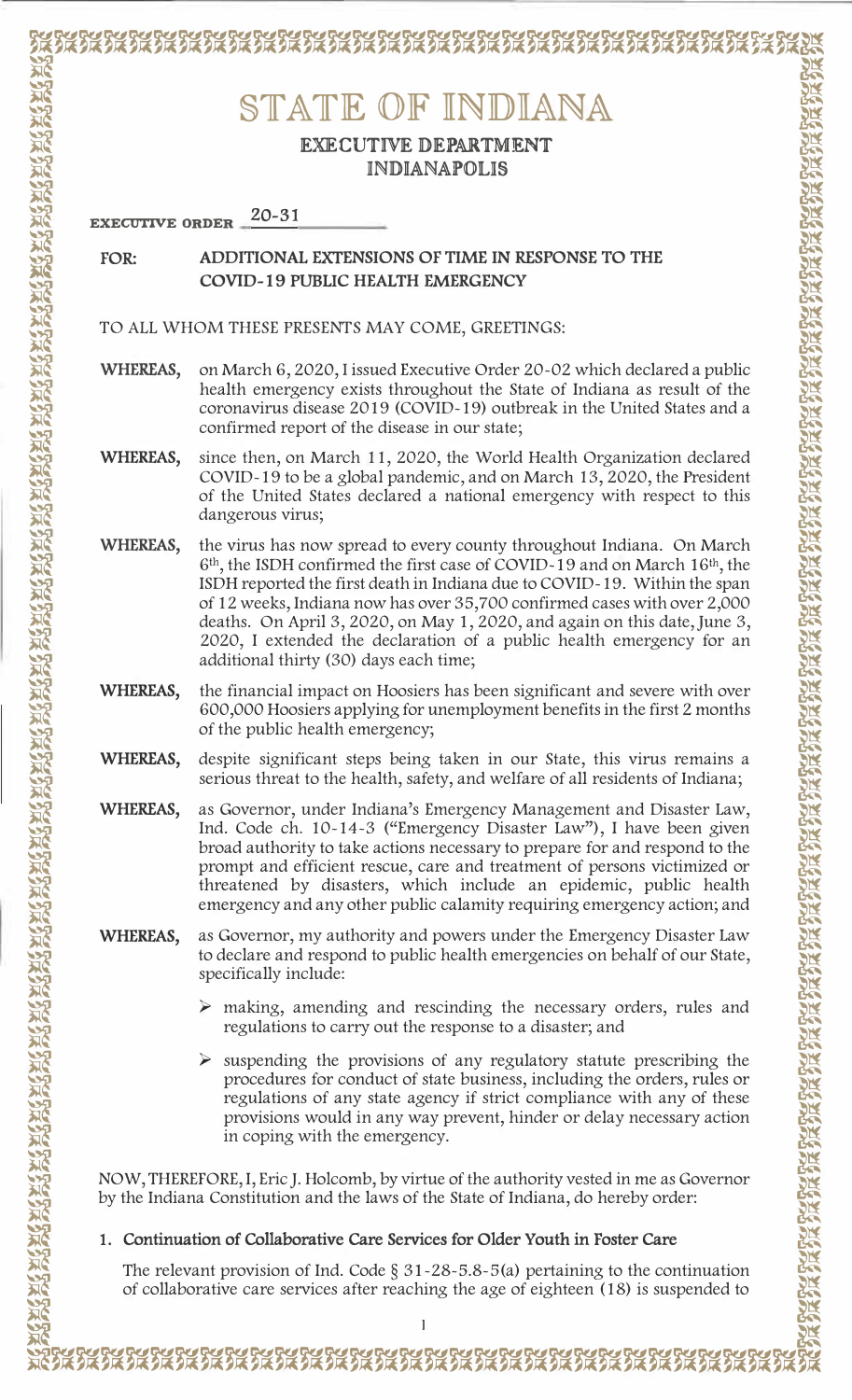#### 2. Renewals of Professional Licenses, Certificates & Permits

The expiration of any state agency-issued license, certification or permit which has expired during, or is set to expire during, this public health emergency shall be further extended automatically to June 30, 2020, from the prior extension of June 4, 2020, as provided in Executive Order 20-27. This suspension and extension of expiration dates applies to, among other things, occupational, professional and firearms licenses held by Hoosiers.

This extension does not suspend or change any other renewal requirement for any license, certification or permit.

#### 3. Extension of Certain Tax Deadlines

As the filing deadline for annual state income tax returns or amended returns has been extended to July 15, 2020, pursuant to Executive Order 20-05, the deadline for the calculation of local income tax revenue available for distribution to local governments should also be extended or adjusted accordingly. Therefore, the following deadlines are extended:

- a. The relevant provision of Ind. Code  $\S$  6-3.6-9-5(a) is suspended to the extent necessary to extend the deadline of August 2, 2020, to September 15, 2020, for the State Budget Agency to provide estimates of the amount of local income tax revenue to be distributed to Indiana counties.
- b. The relevant provision of Ind. Code  $\S$  6-3.6-9-5(b) is suspended to the extent necessary to extend the deadline of October 1, 2020, to October 15, 2020, for the State Budget Agency to provide certifications of the amounts of local income tax revenue to be distributed to Indiana counties.
- c. The relevant provision of Ind. Code  $\S$  6-3.6-9-4 is suspended to the extent necessary to authorize the State Budget Agency to include all tax revenue reported on an annual return or amended return processed by the Department of Revenue during the period beginning July 1, 2019, and ending August 31, 2020, when determining the amount of local income tax revenue that is to be distributed to a county in calendar year 2021.
- d. The relevant provision of Ind. Code  $\S$  6-3.6-9-4 is suspended to the extent necessary to authorize the State Budget Agency to include all tax revenue reported on an annual return or amended return processed by the Department of Revenue during the period beginning September 1, 2020, and ending June 30, 2021, when determining the amount of local income tax revenue that is to be distributed to a county in calendar year 2022.

#### 4. Deadlines Pertaining to Permits Issued by the Alcohol Tobacco Commission

a. Gross Food Sales:

**などばんだいがく かんざん たんこうかんかん たんこんこうかん スクスクスクス** 

The relevant provisions of the following statutes are suspended to the extent necessary to lower the statutorily-required annual food sales amounts for alcoholic beverage permittees whose businesses were required to close and/or reduce in-person dining to an amount proportional to the length of the public health emergency, as follows:

- For permittees required to provide gross food sales pursuant to Ind. Code  $i)$ § 7.1-3-20-14, gross food sales must be \$66,600;
- For permittees required to provide gross food sales pursuant to Ind. Code  $\overline{11}$ § 7.1-3-20-17, gross food sales must be \$66,600;